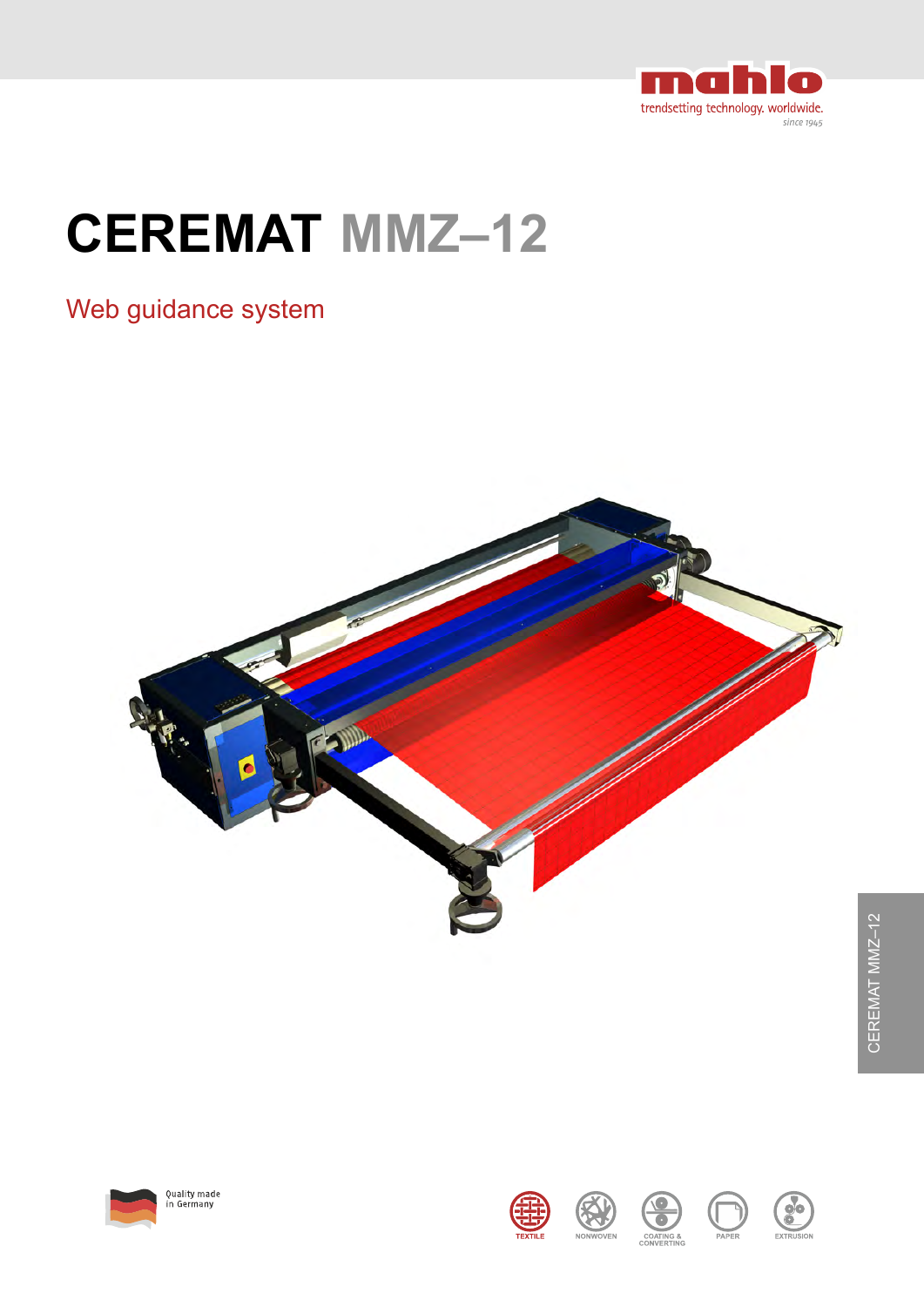### **CEREMAT MMZ**

**Web guidance system**

With the different finishing processes of textile product webs, drifting of the webs perpendicular to the web's running direction can only be avoided by using appropriate systems. The versatile spreading and web guidance system Ceremat MMZ ensures a precise product run. The web will run exactly at the preselected position into the machine. Ceremat MMZ thereby guarantees a troublefree process (e.g. infeed Foulard, Sanfor, minimum waste with edge trimming) and high product quality.



*Customer benefits* ✓ *Reduced waste* ✓ *Troublefree production* ✓ *High product quality*



*Product highlights*

✓ *Wide range of applications*

- ✓ *Variable application through bar linings*
- ✓ *Individual adjustment to any product web*

**Principle of operation**

**The actuator**

A remote, broadband sensor determines the actual, lateral position (line) of the online web. A comparison between the sensor's two outputs and subsequent evaluation produces a control signal for the assembly's actuator (servomotor). The course taken by the web is then corrected accordingly.

The system employs an ultrasensitive, pneumatic actuator which, in comparison with other known pneumatic actuators, offers distinct advantages:

- $\blacksquare$  cloth is adjusted and guided accurately, even at high linespeeds
- $\blacksquare$  first-rate control in terms of stability
- $\blacksquare$  needs little attention, as it is virtually immune to wear and tear
- $\blacksquare$  is not liable to break down

### **The basic system comprises:**

- $\blacksquare$  Centraliser with 12 one piece or split slats (covered according to requirements)
- **E** Broadband sensor
- $\blacksquare$  Pneumatic slat adjuster
- $\blacksquare$  Electrics to control the system
- Control software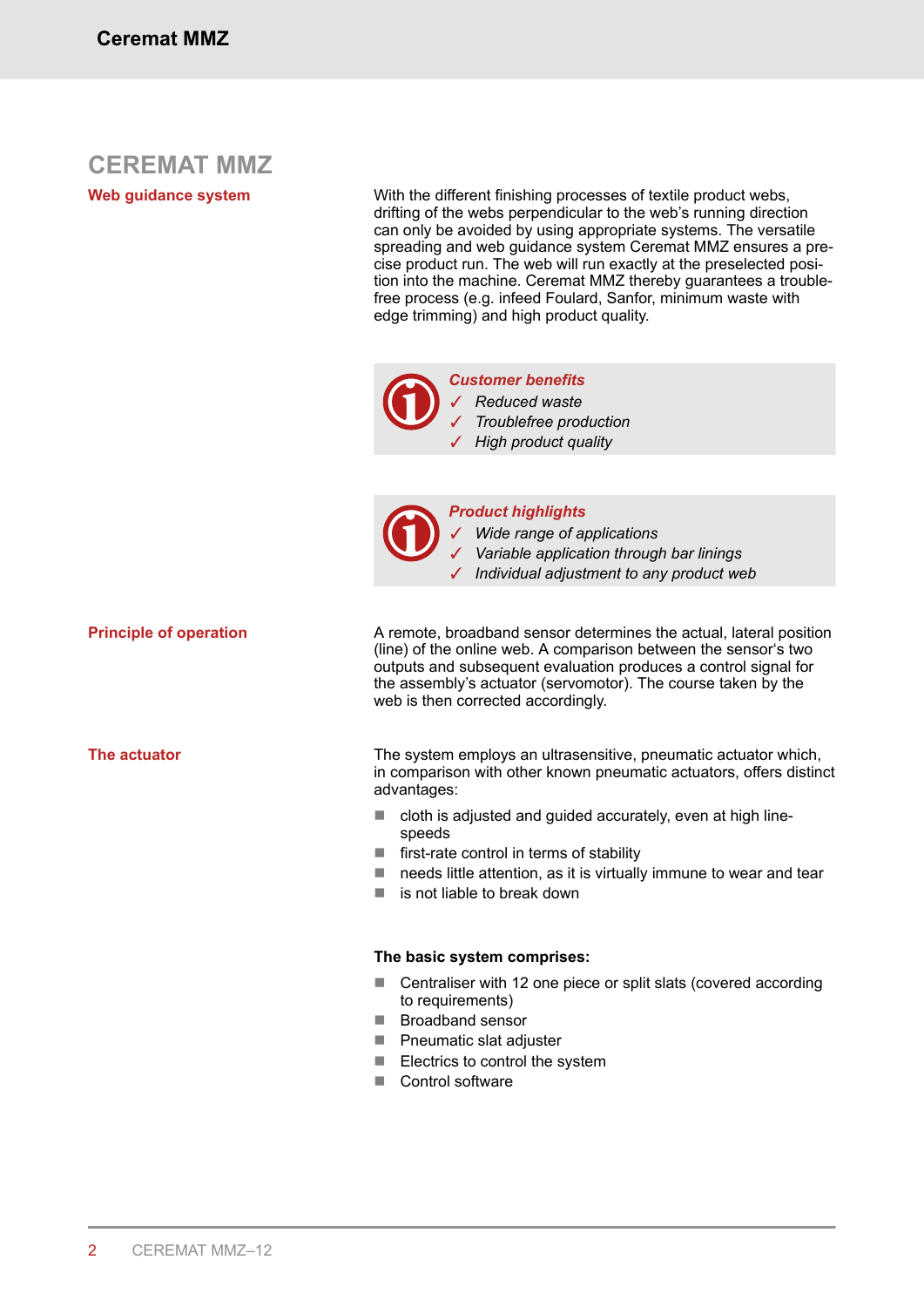

### **Area of application**

### **A choice of guiding-slat coverings to suit a variety of applications!**

A variety of guiding-slat coverings cater for a wide range of applications, and each is specifically tailored to suit the material being processed!



Most suitable when the cloth is likely to alternate between wet and dry. Materials: net curtaining, nonwovens, lining fabric

*Ceremat MMZ synthetic rubber covering*



#### **Mohair covering**

Suitable for dry cloth only! Materials: woven and knitted fabrics

*Ceremat MMZ mohair covering*

#### **Guiding options**



#### Å **Fabric centralizing: Broadband sensor**

The broadband sensor scans the entire width of the online web to determine its position laterally. The sensor thus needs no selfaligning mechanism.

#### Ç **Differential sensor (selvedge guiding): Line sensor**

The lateral position of the fabric selvedge is detected by an infrared sensor.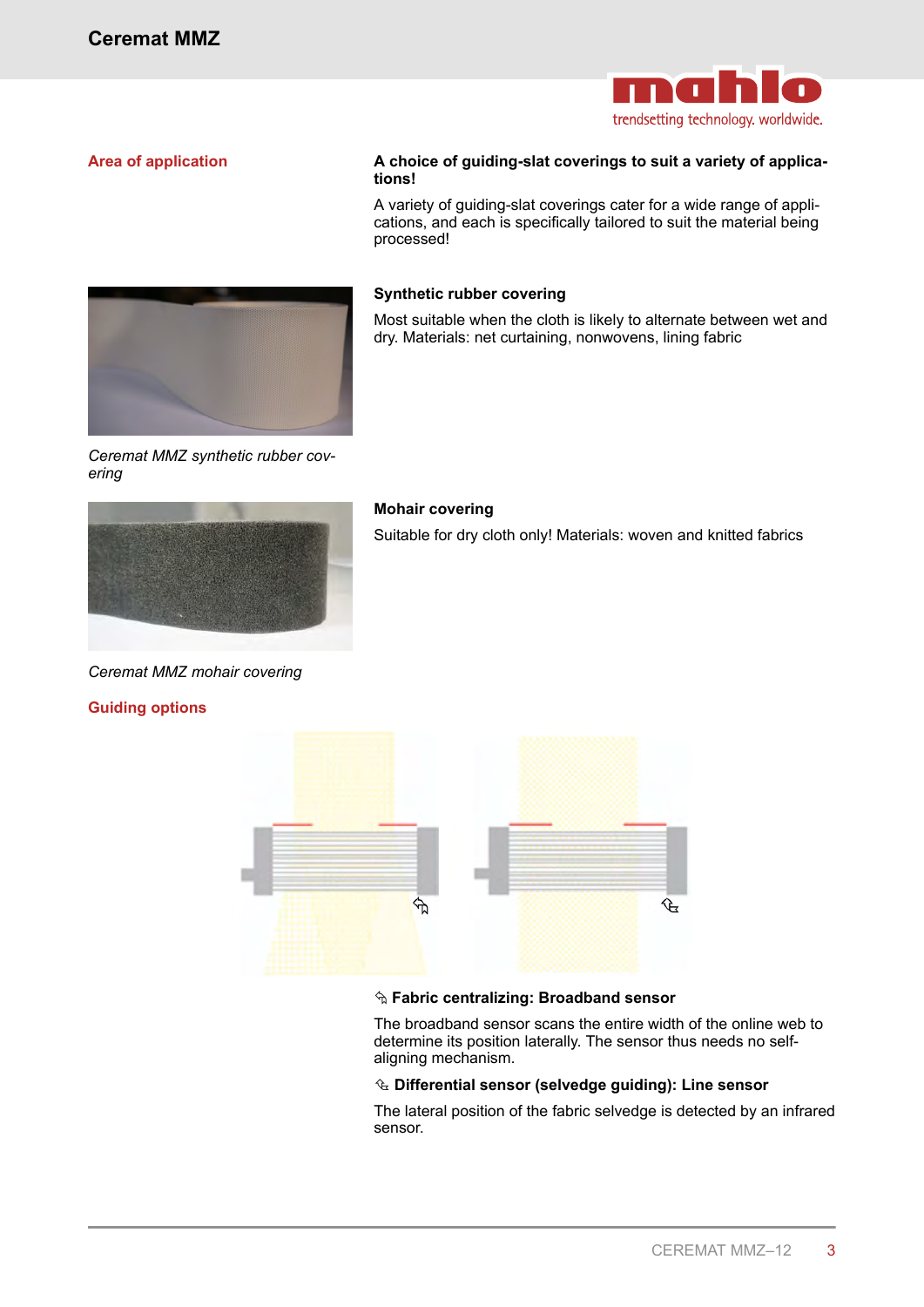### **Options with MMZ-12**

- $\blacksquare$  Electrical drive with freewheeling facility
- $\blacksquare$  Expander assembly comprising:
	- 2 ribbed, scroll rollers
	- motor drive
	- manual adjustment of surface contact
- Positioning roller
- Tensioning bars affording manual adjustment of fabric backtension
- $\blacksquare$  Safety extras
- $\blacksquare$  Electrical adjustment of slats

### **Typical applications**

### **With split slats**

- $\blacksquare$  printing machines
- $\blacksquare$  perches
- $\Box$  calanders
- $\blacksquare$  laminators
- $\blacksquare$  sueding and raising machines

### **With one-piece slats**

- $\blacksquare$  stenters
- $\blacksquare$  dyeing and washing ranges
- $\Box$  padders
- $\blacksquare$  calanders and many more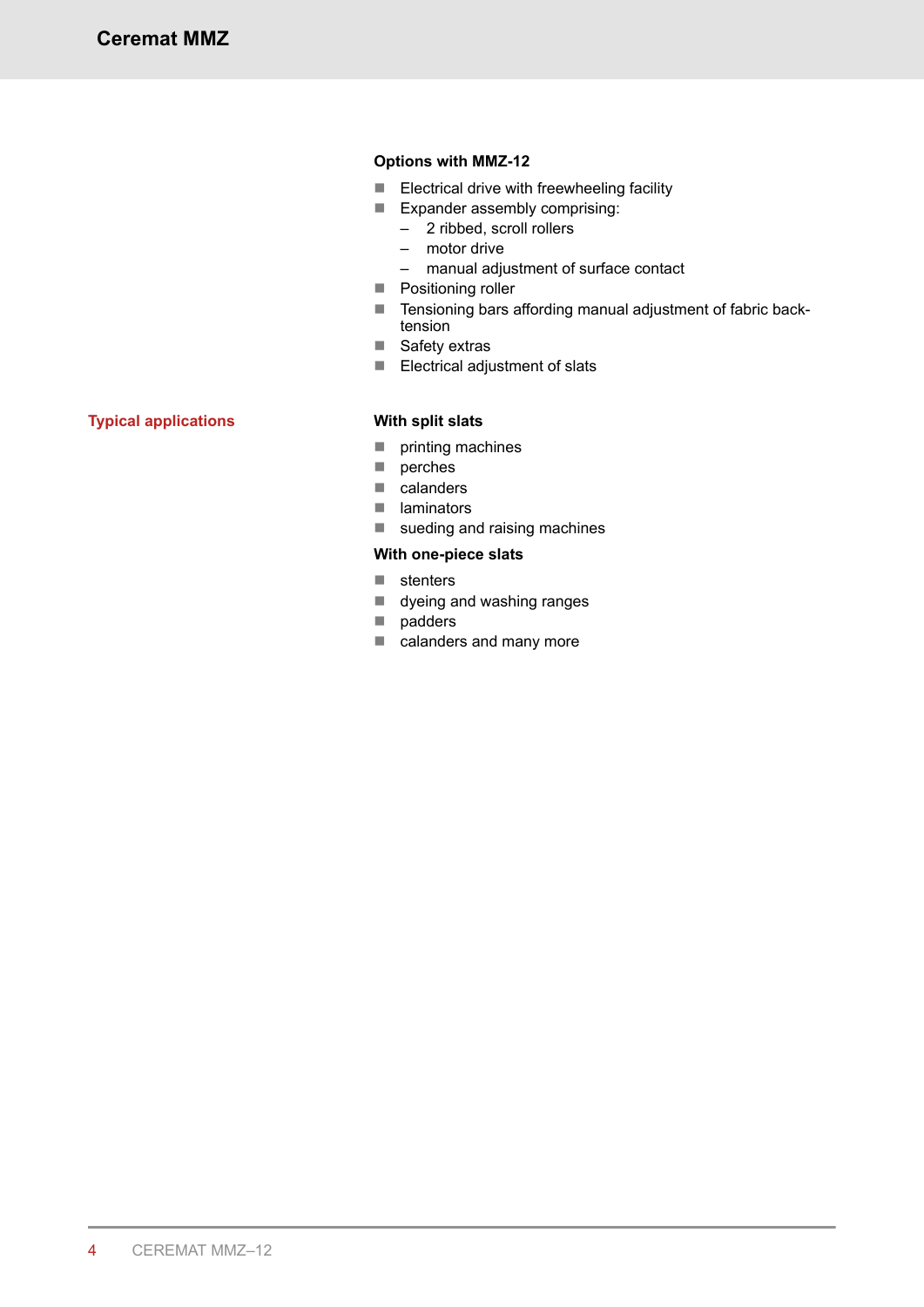

### **SERVICE AND SUPPORT**

 $\text{Technican}_t$ Technically<br>service, und<br>agency centres



### **Training courses**

With innovative and trend-setting technology, Mahlo has been setting standards for decades in the field of measuring and control systems for the industry sectors of textiles, nonwovens and finishing, laminating, coating & converting, film and extrusion as well as cellulose, paper and calendering.

In addition to the technology, direct contact with our customers is especially important to us. This includes intensive assistance and customer care wherever the customer is located and a global service and representative network including 24-hour replacement part service.

Mahlo customers can safely count on the know-how of our experts in any situation, whether installation and startup, conversion of existing systems or maintenance of their machines.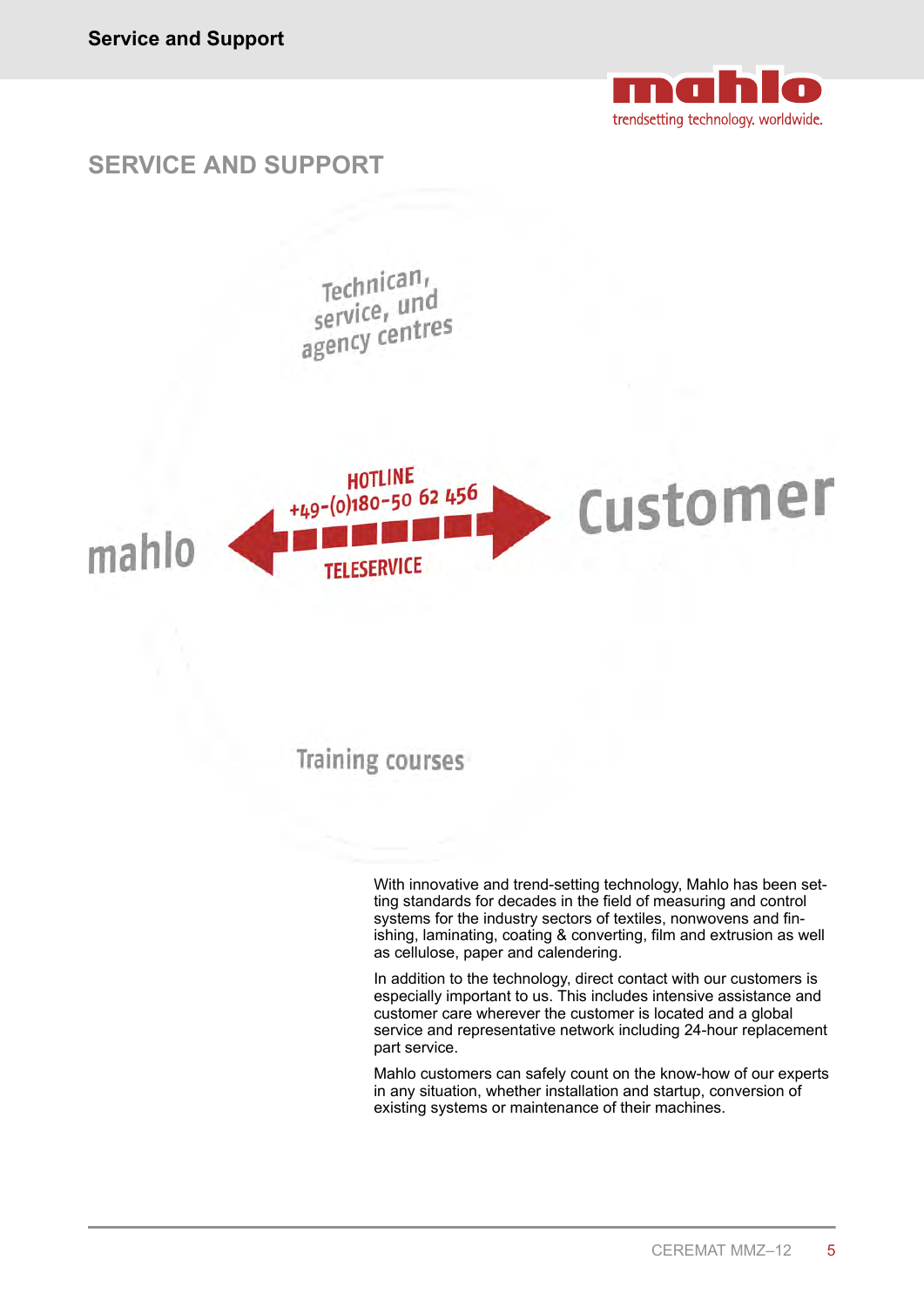### **TECHNICAL DATA**

| <b>Specification</b>                | <b>Value</b>                               | <b>Unit</b> |
|-------------------------------------|--------------------------------------------|-------------|
| Nominal product width,<br>minimum   | 1400                                       | mm          |
| Nominal product width,<br>maximum   | 3400                                       | mm          |
| Guidance accuracy <sup>1</sup>      | ± 2.5                                      | mm          |
| Product speed, maximum              | 110                                        | m/min       |
| Length tension, maximum             | 500                                        | N           |
| Range of correction                 | ±200                                       | mm          |
| Temperature range                   | $0 - 45$                                   | $^{\circ}C$ |
| Power supply:                       | 3x 400                                     | V AC        |
| Line frequency                      | 50 / 60                                    | Hz          |
| Working pressure, dry:              | $3 - 4$                                    | bar         |
| Positioning stroke, pneu-<br>matic: | Approx. 150                                | mm          |
| Drive output                        | 0.37 (Drive mechanism as<br>strain relief) | kW          |
|                                     | 1.1 (Drive mechanism as<br>strain support) | kW          |

1Differential sensor, depending on the edge properties and product transparency



### *KNOWLEDGE*

*We have a common goal: Maximum performance for your system. To this end we are by your side from installation to maintenance of the machines to training of your employees. We provide comprehensive training to your staff for operation and maintenance. You will thus be able to solve problems even faster.*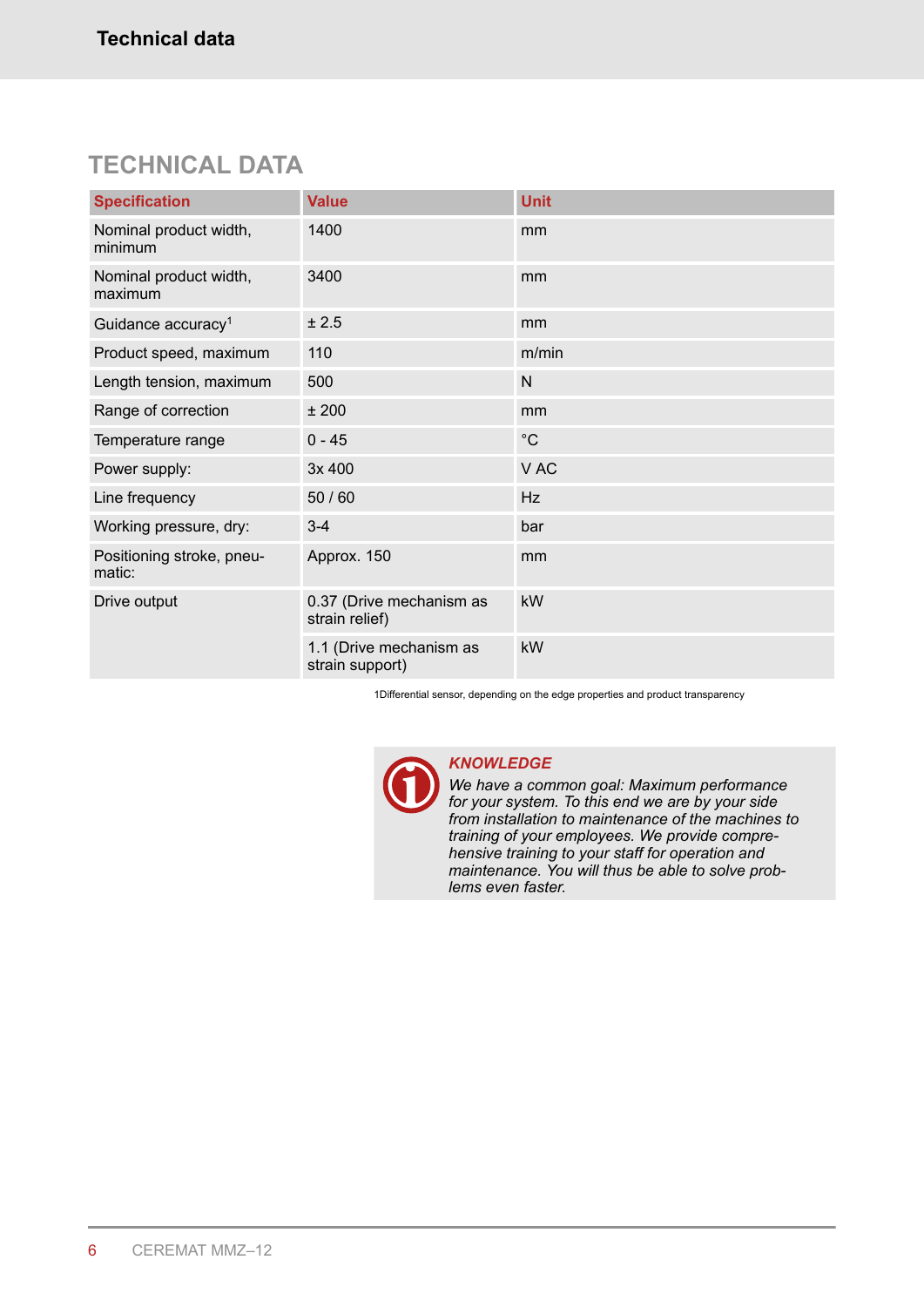

### **Dimensions**



*Ceremat MMZ top view (l.) and side view; example with segment control roller with spreading device and tightening bar (91-014803)*



### *Quality made in Germany*

*For decades we have been developing and producing our machines exclusively in Germany – using highly motivated specialists we have trained ourselves. This is your guarantee of the highest level of quality.*